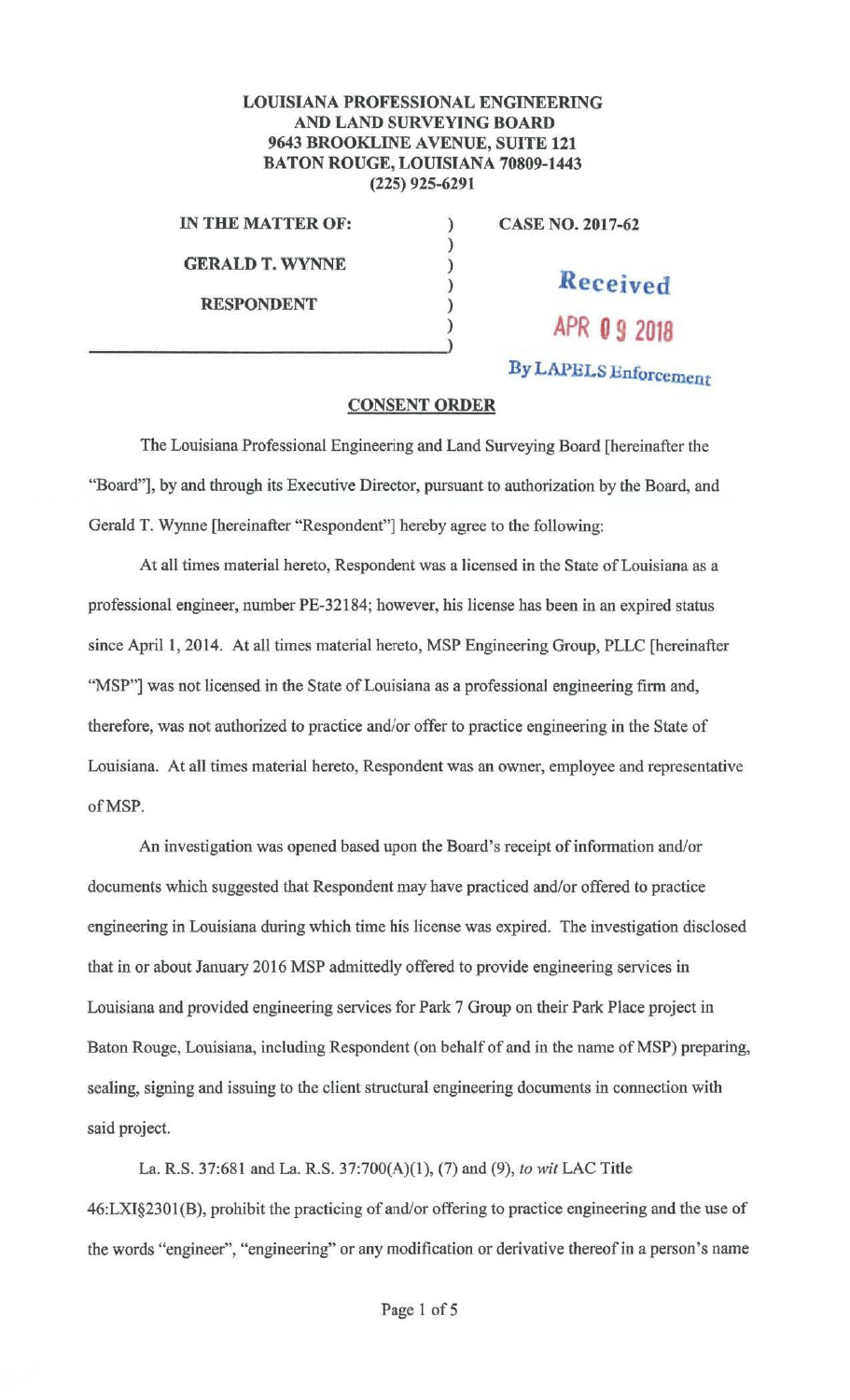or form of business or activity without proper licensure. La. R.S.  $37:698(A)(9)$ , and (16) prohibit licensees from practicing and/or offering to practice engineering with an expired license. La. R.S. 37:698(A)(12) prohibits licensees from aiding or assisting another person in violating the laws and/or rules of the Board. La. R.S. 37:698(H) permits the Board to take disciplinary action against persons who violate La. R.S. 37:698(A)(9), (12), and (16), upon a finding of guilt following the preferral of charges, notice and hearing and a majority vote of its entire membership authorized to participate in the proceeding. La. R.S. 37:681, La. R.S. 37:698(A)(9), (12) and (16), La. R.S. 37:698(H), La. R.S. 37:700(A)(1), (7) and (9), and LAC Title 46:LXI§230l(B) were in effect at all times material hereto.

It is undisputed that (a) Respondent's license to practice and/or offer to practice engineering in Louisiana has been in an expired status since April 1, 2014, **(b)** during this period Respondent practiced and offered to practice engineering in Louisiana, (c) MSP has never been licensed to practice and/or offer to practice engineering in Louisiana, **(d)** in or about Januruy 2016 MSP admittedly practiced and offered to practice engineering and used the word "engineering" in its name in Louisiana without proper licensure and (e) Respondent aided or assisted MSP in violating the laws and/or rules of the Board.

By letter dated March 21, 2018, the Board gave notice to Respondent that it was considering the preferral of charges against Respondent on the grounds that Respondent may have violated (a) La. R.S.  $37:698(A)(9)$ , and (16), relative to practicing and/or offering to practice engineering with an expired license and **(b)** La. R.S. 37:698(A)(I2), relative to aiding or assisting another person in violating the laws and/or rules of the Board.

Wishing to dispense with the need for further disciplinary action and to conclude the instant proceeding without further delay and expense, for the purpose of this proceeding only, Respondent and the Board do hereby enter into this Consent Order, in which Respondent of his own free will consents to the issuance of a Consent Order by the Board, wherein Respondent agrees to **(a)** pay a fine of five thousand and no/100 (\$5,000.00) dollars, **(b)** pay administrative costs of five hundred ninety-three and 35/100 (\$593.35) dollars, **(c)** pay past unpaid renewal fees of two hundred forty and no/100 (\$240.00) dollars, **(d)** successfully complete the Board's online Louisiana Laws and Rules Quiz, (e) successfully complete the Board's online Louisiana Professionalism and Ethics Quiz, **(f)** immediately cease and desist practicing and/or offering to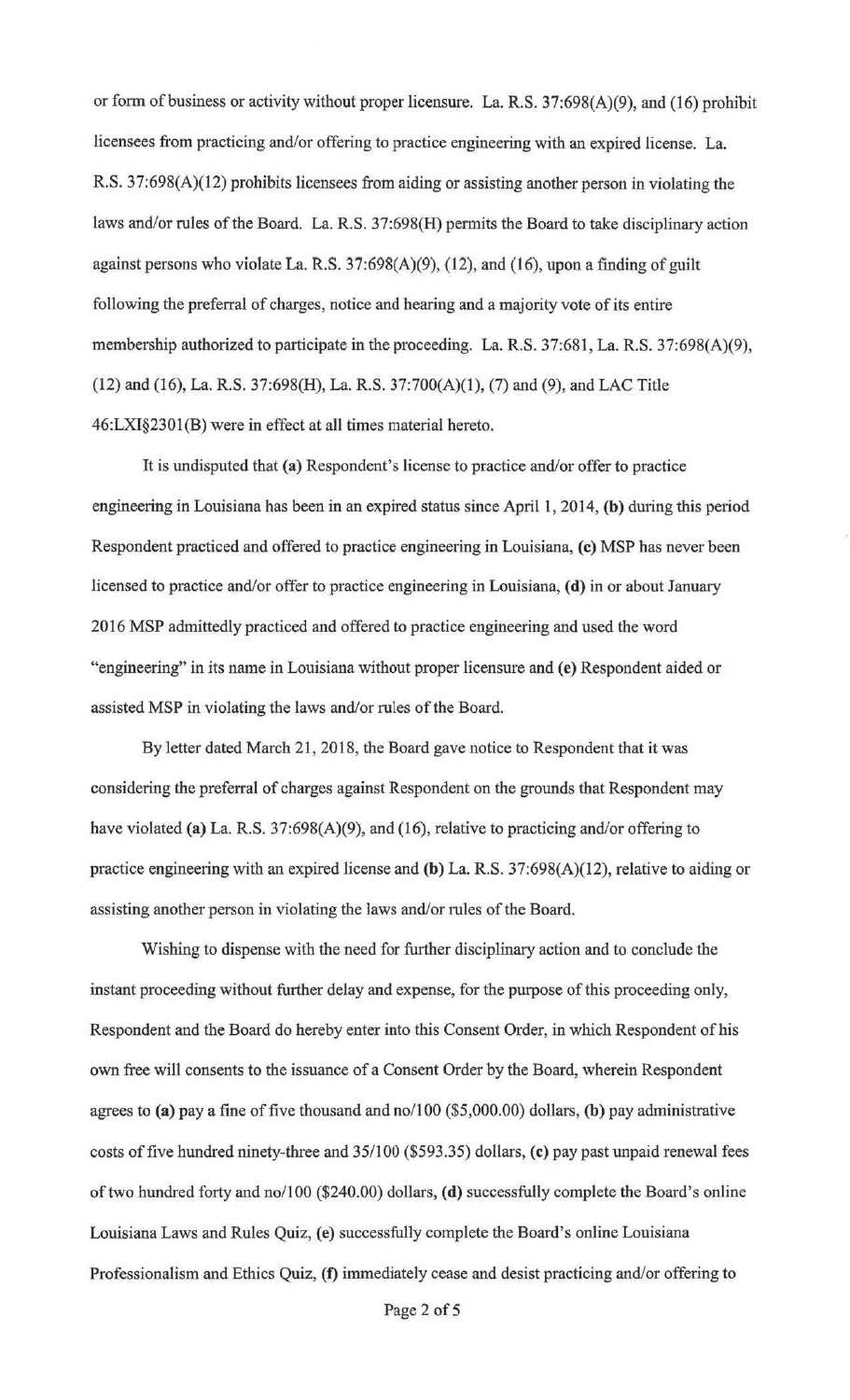practice engineering in Louisiana until such time as his expired Louisiana professional engineer license is renewed by the Board, (g) ensure that MSP immediately ceases and desists practicing and/or offering to practice engineering and using the words "engineer", "engineering" or any modification or derivative thereof in its name or in describing its business, activities or services in Louisiana until such time as it is duly licensed by the Board, and **(h)** the publication of this Consent Order on the Board's website and a summary of this matter in the Board's official journal, the *Louisiana Engineer and Surveyor Journal,* and the reporting of this matter to the National Council of Examiners for Engineering and Surveying (NCEES), identifying Respondent by name.

Respondent admits that his conduct as set forth above constitutes violations of the above referenced Jaws and/or rules as stated herein. Respondent acknowledges awareness of said laws and/or rules and states that he will comply with all applicable laws and rules henceforth. Respondent has been advised of his right to be represented by counsel before the Board and/or to appear at any hearing personally or by counsel and present witnesses and evidence in bis own behalf, he hereby waives this right and his right to appeal, and he states affirmatively that he has been afforded all administrative remedies due him under the law. Respondent finther acknowledges awareness of the fact that the signed original of this Consent Order will remain in the custody of the Board as a public record and will be made available for public inspection and copying upon request.

Therefore, in consideration of the foregoing and by signing this Consent Order, Respondent does hereby waive his right to a hearing before the Board, to the presenting of evidence and witnesses on his behalf, to Findings of Fact and Conclusions of Law in this case, and to judicial review of this Consent Order.

Respondent hereby represents that **(a)** he fully understands the meaning and intent of this Consent Order, including but not limited to its final and binding effect, (b) he has voluntarily entered into this Consent Order and that no other promise or agreement of any kind has been made to or with it by any person whatsoever to cause the execution of this instrument and **(c)** the sanctions set forth in this Consent Order do not prevent the Board from taking further disciplinary or enforcement action against Respondent on matters not specifically addressed in this Consent Order.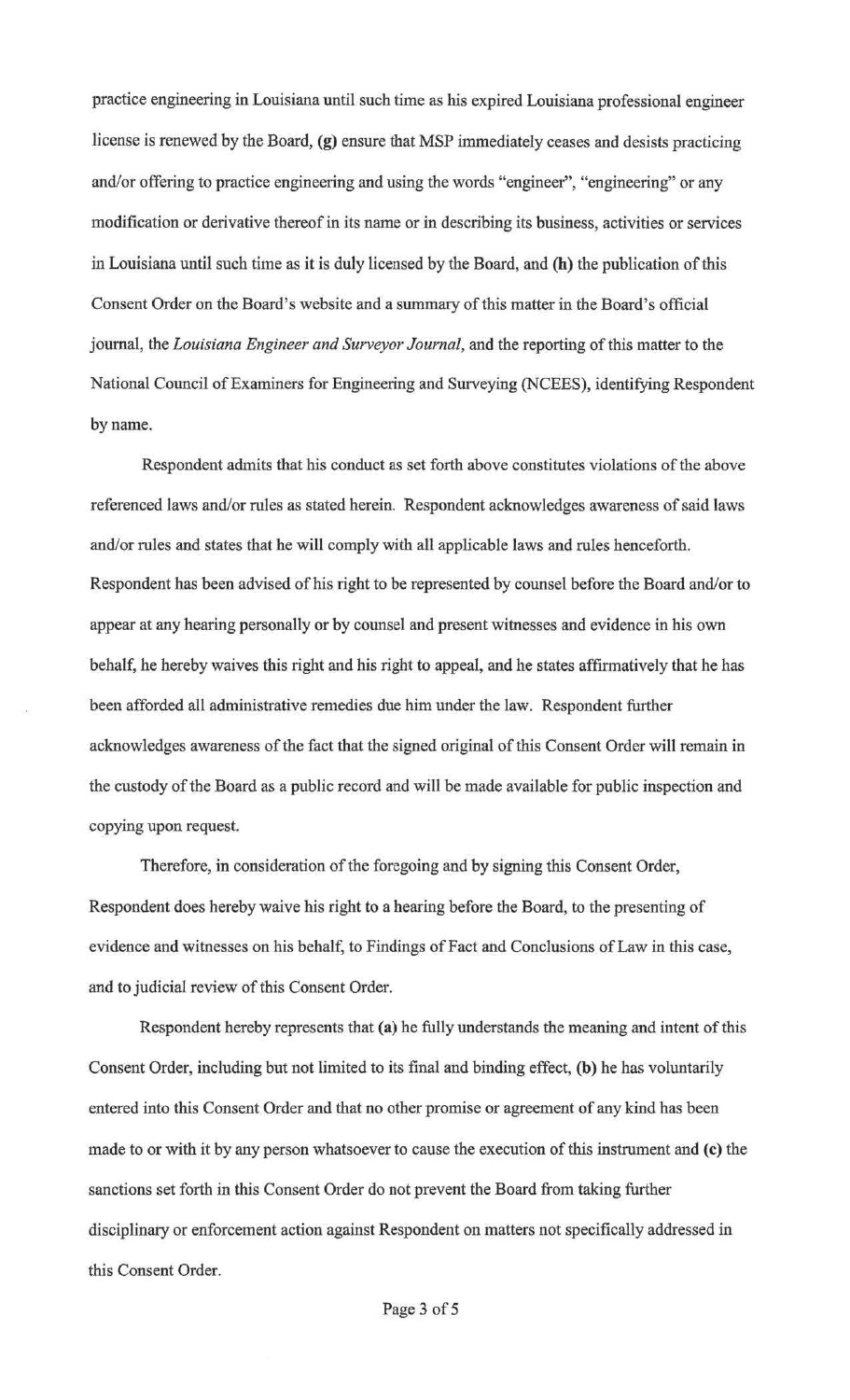WHEREFORE, the Louisiana Professional Engineering and Land Surveying Board and Respondent agree that:

I. Respondent shall pay a fine of five thousand and no/100 (\$5,000.00) dollars, which shall be tendered to the Board by certified check payable to the Board, due upon the signing of this Consent Order; and

2. Respondent shall pay administrative costs of five hundred ninety-three and 35/100 (\$593.35) dollars, which shall be tendered to the Board by certified check payable to the Board, due upon the signing of this Consent Order; and

3. Respondent shall pay past unpaid renewal fees of two hundred forty and no/100 (\$240.00) dollars, which shall be tendered to the Board by certified check payable to the Board, due upon the signing of this Consent Order; and

4. Respondent shall successfully complete the Board's online Louisiana Laws and Rules Quiz with a score of 90% or higher and return it to the Board within sixty (60) days of the effective date of this Consent Order; and

5. Respondent shall successfully complete the Board's online Louisiana Professionalism and Ethics Quiz with a score of 90% or higher and return it to the Board within sixty (60) days of the effective date of this Consent Order; and

6. Respondent shall immediately cease and desist practicing and/or offering to practice engineering in Louisiana until such time as his expired Louisiana professional engineer license is renewed by the Board; and

7. Respondent shall ensure that MSP immediately ceases and desists practicing and/or offering to practice engineering and using the words "engineer", "engineering" or any modification or derivative thereof in its name or in describing its business, activities or services in Louisiana until such time as it is duly licensed by the Board; and

8. This Consent Order shall be published on the Board's website and a summary of this matter shall be printed in the official journal of the Board, the *Louisiana Engineer and Surveyor Journal,* and reported to the National Council of Examiners for Engineering and Surveying (NCEES), identifying Respondent by name; and

9. This Consent Order shall not become effective unless and until it is accepted and signed by and on behalf of the Board. Should the Board not accept and sign this Consent Order,